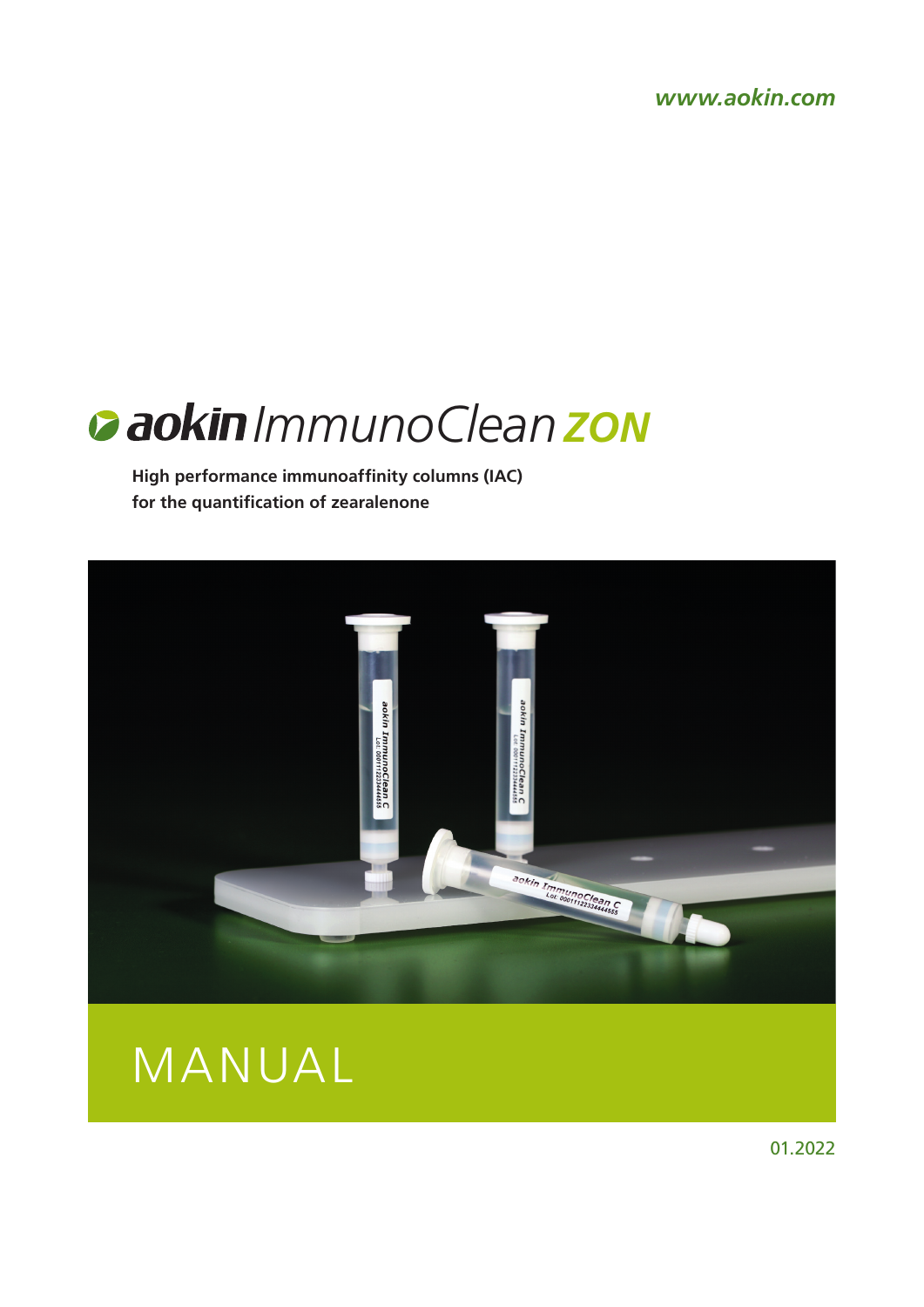

**High performance immunoaffinity columns (IAC) for the quantification of zearalenone**



# Instructions for use

# **1.1 General information**

The methods listed in this manual are intended for customers with HPLC systems. The *aokinImmunoCleanZON* columns can be used with AOAC Official Methods.

*aokinImmunoClean* columns have been tested and optimized for quantitative measurement of zearalenone (ZEA, ZON, Zeara) in wheat and other grains.

They may also be used for testing in cereal products and animal feed. For all questions relating to the optimal use of our columns, please contact our experienced technical staff who will be glad to assist you (info@aokin. com).

*aokinImmunoCleanZON* columns are used for quantification of zearalenone in food and feed.

To measure zearalenone levels, samples are prepared by mixing with an extraction solution, followed by blending, diluting and filtering. The extract is then applied to the *aokinImmunoCleanZON* column. The columns contain specific antibodies. The mycotoxin binds to the antibody on the column. The column is then washed to remove impurities of the sample. By passing methanol through the column, the antibody gets denatured and toxin is released. The sample can then be injected into an HPLC system.

# **1.2 Zearalenone**

Zearalenone (ZON) is a mycotoxin which is produced by several *fusarium* species. It is heat-stable and is found worldwide in a number of cereal crops, such as maize, barley, oats, wheat, rice, and sorghum and also in bread. It has an estrogenic effect and as a primary toxin can cause infertility and abortion and is also known to influence tumor formation of hormone-sensitive tissues such as breast cancer. In line with various regulatory laws, it is required to control the ZON content in food and feed.

# **1.3 Limitations, shelf life and storage**

This product has been designed for use with the protocol and reagents described on the following pages. Do not use materials beyond the expiration date. Deviation from these instructions may not yield optimum results. Do not freeze columns or reagents. Do not keep them in the heat. Store at 2–8 °C. It is recommended that reagents should be at ambient temperature for usage, best at 18–22 °C.

PAGE 1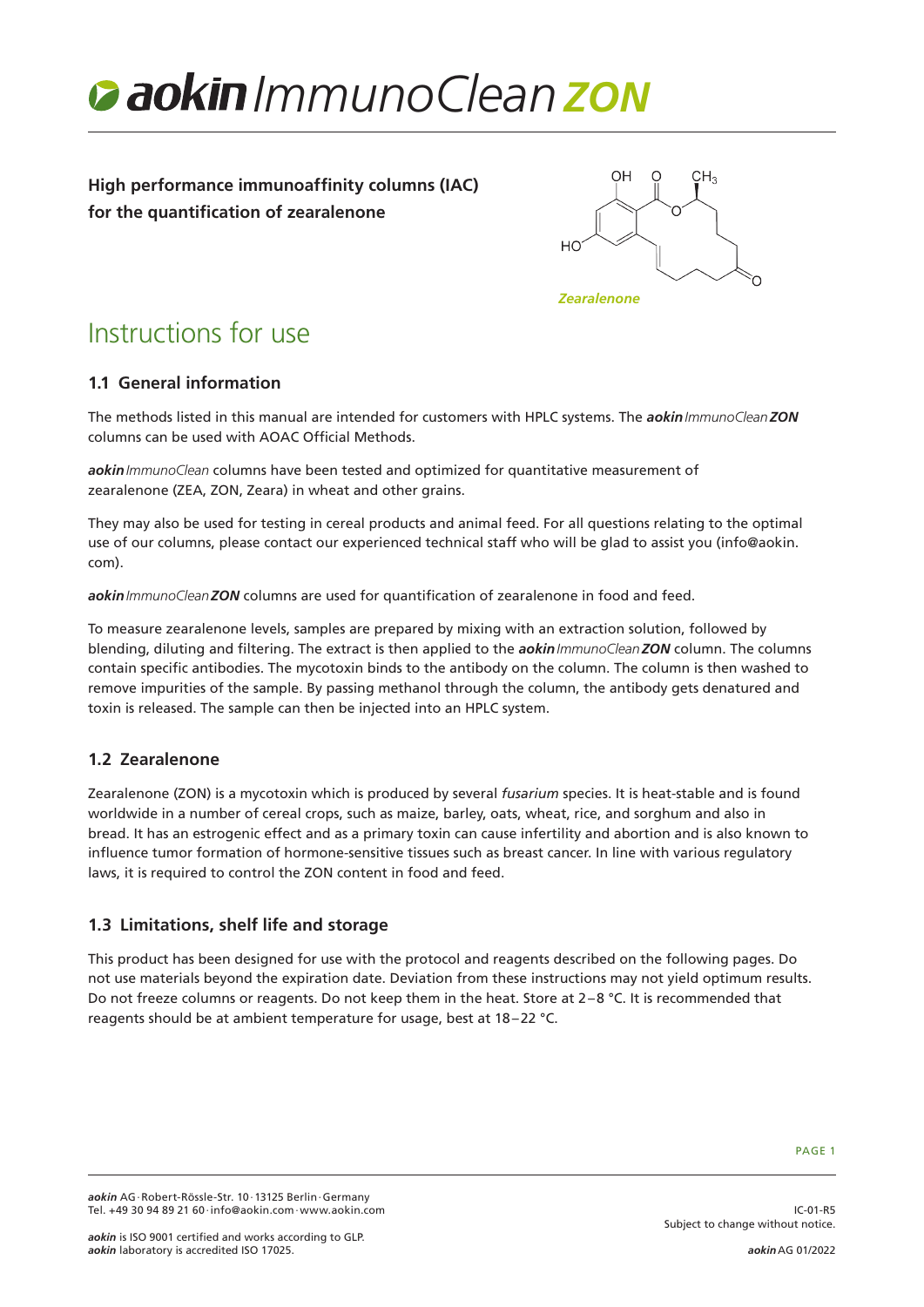

### **1.4 General recommendation**

- Perform test from beginning to end without interruptions.
- Load sample on column immediately.
- Mix the eluate in the cuvette very well before injecting eluate into HPLC.
- Avoid contact of any test reagents or solutions (such as acetonitrile, methanol or column eluate) with rubber or soft flexible plastic. These materials may leach fluorescence into the sample.
- Maintain a slow and steady flow rate through the *aokinImmunoCleanZON* column (1–2 drops/second) during sample loading.
- Elute the column with an incubation step of 3 minutes and at a rate of 1 drop for every 2–3 seconds.

# **1.5 Types of columns**



Use of adapters (adapter luer to column; Order no: LB-08-15-05) recommended for attaching a reservoir (luer syringe barrel) to the column.

# **1.6 Preparation**

### **1.6.1 Cleaning**

All ll equipment has to be clean and not contaminated with materials that might cause interference with the analysis. All equipment should be washed with a mild detergent solution and then rinsed thoroughly with purified water. This includes glass ware, adapters and syringe barrels used for sample reservoirs. In between assays it is sufficient to rinse with methanol and water. This helps to prevent cross-contamination of samples.

IC-01-R5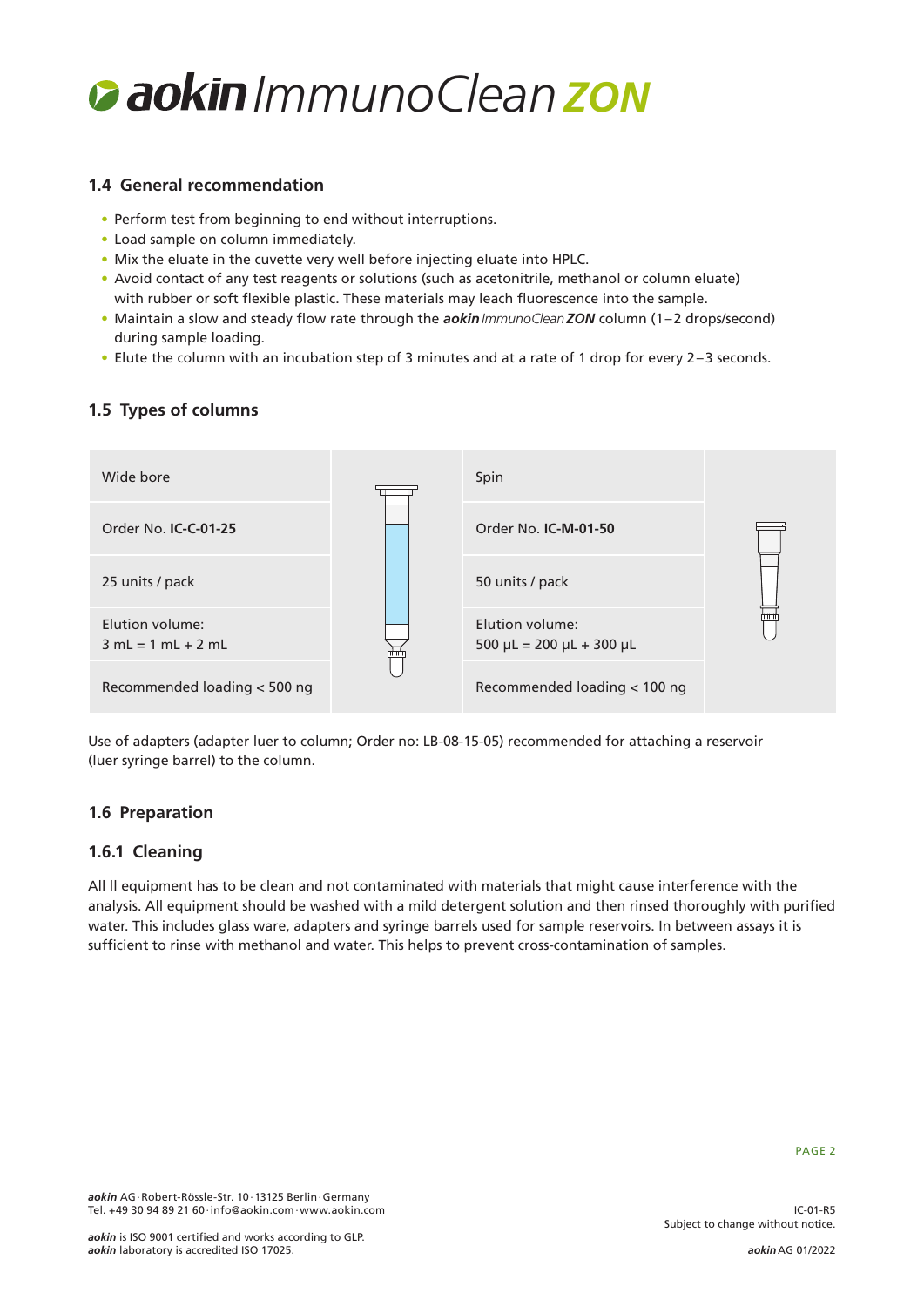

## **1.6.2 Preparation of reagents**

Prepare solutions every week or as needed.

#### **Extraction solvent: Methanol/PBS**

Use methanol HPLC grade only. Use 700 mL methanol and 300 mL PBS buffer, mix.

#### **Diluting buffer: PBS**

8.0 g NaCl, 1.2 g Na<sub>2</sub>HPO<sub>4</sub>, 0.2 g KH<sub>2</sub>PO<sub>4</sub>, 0.2 g KCl, dissolve in approximately 990 mL purified water, adjust pH to 7.0 with concentrated HCl, bring to 1 liter with purified water.

#### **Wash buffer: PBS/Methanol**

Use 100 mL methanol and 900 mL PBS, mix.

#### **Methanol for elution** Use HPLC Grade methanol only.

#### **HPLC Mobile Phases**

*Acetonitrile/Water/Methanol (45:45:10 v/v)* HPLC Grade acetonitrile: 450 mL HPLC Grade methanol: 100 mL Purified water: 450 mL Total volume: 1000 mL

*Methanol/0.01 M Acedic acid (3:1 v/v)* HPLC Grade methanol: 750 mL 0.01 M acedic acid: 250 mL Total volume: 1000 mL

*Water/Methanol/Acetonitrile (40:30:30 v/v)* HPLC Grade acetonitrile: 300 mL HPLC Grade methanol: 300 mL Purified water: 400 mL Total volume: 1000 mL

#### **Solutions should be filtered and degassed before use.**

Prepare working solutions of zearalenone (5 µg/mL): 100 µL of zearalenone standard (50 µg/mL) 900 µL acetonitrile Total volume: 1 mL

Prepare zearalenone spiked sample at 250 µg/kg. Add 100 µL zearalenone standard (50 µg/mL) sample to 20 g sample.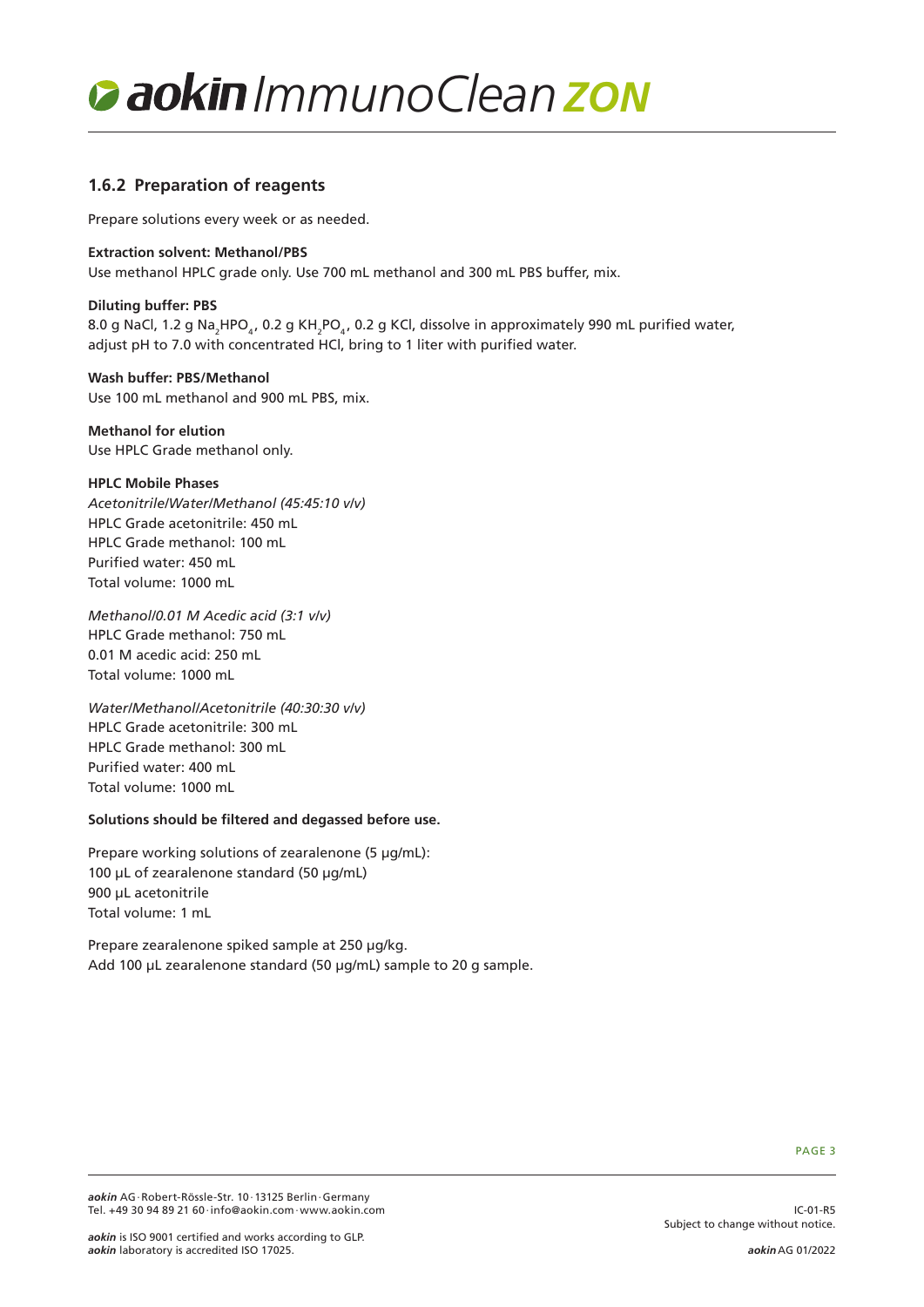# *ImmunoCleanZON*

# **1.8 Materials required for the sample preparation and the HPLC**

| aokin ImmunoClean C ZON                                                              | (IC-C-01-25, 25 units/pack)         |
|--------------------------------------------------------------------------------------|-------------------------------------|
| aokin ImmunoClean M ZON                                                              | (IC-M-01-50, 50 units/pack)         |
| aokin Filter Paper                                                                   | (LB-05-10-100, 100 units/pack)      |
| Glass fiber filters GF/F                                                             | (LB-04-13-GF/F-100, 100 units/pack) |
| Reaction tubes (2 mL, with lid)                                                      | (LB-05-05, 500 units/pack)          |
| Test tubes (15 mL, with lid)                                                         | (LB-05-01-100, 100 units/pack)      |
| Test tubes (50 mL, with lid)                                                         | (LB-05-02-250, 250 units/pack)      |
| Methanol, HPLC Grade                                                                 | (LB-03-02-1000, 1L)                 |
| Sodium chloride, pure                                                                |                                     |
| Acetonitrile, HPLC Grade                                                             |                                     |
| Distilled, reverse osmosis or deionized water                                        |                                     |
| Graduated cylinder stand (50 mL)                                                     | (LB-08-16, 1 unit)                  |
| Graduated cylinder stand (250 mL)                                                    | (LB-08-17, 1 unit)                  |
| <b>Cuvette Rack</b>                                                                  | $(LB-05-04)$                        |
| <b>Digital Scale</b>                                                                 | (LB-07-04, 1 unit)                  |
| Commercial blender, with metal or glass beaker<br>for use with acetonitrile mixtures | (EX-08, 1 unit)                     |
| Commercial blender, with plastic beaker (200 mL)<br>for use with methanol mixtures   | (EX-07-06, 1 unit)                  |
| Vacuum-pump (diaphragm pump)                                                         | (LB-04-10, 1 unit)                  |
| Trap for Vacuum-pump (vacuum bottle), 500 mL                                         | (LB-04-12, 1 unit)                  |
| Vacuum manifold                                                                      | (LB-04-09, 1 unit)                  |
| Filter funnel (for retainig paper filters)                                           | (LB-06-01, 1 unit)                  |
| Adjustable Micropipette, 1000 µL                                                     | (LB-04-05-1000, 1 unit)             |
| Micropipette tips for adjustable Micropipette, 1000 µL                               | (LB-04-08-1000L, 250 units/pack)    |
| aokin reference matrix material ZON                                                  | (RMM-01)                            |

# **1.8 Set up and equilibration of columns**

Allow column to be at ambient temperature. Remove bottom cap and place the column onto a vacuum manifold, or in a pump stand or collection tube. Open top cap and fill column with wash buffer. Connect adapter and a reservoir to the column. Use a flow rate of 1 mL/min and have 1–2 mL pass through the column. This step ensures an equilibration of the column. Close the valve again to stop the flow.

IC-01-R5

Subject to change without notice.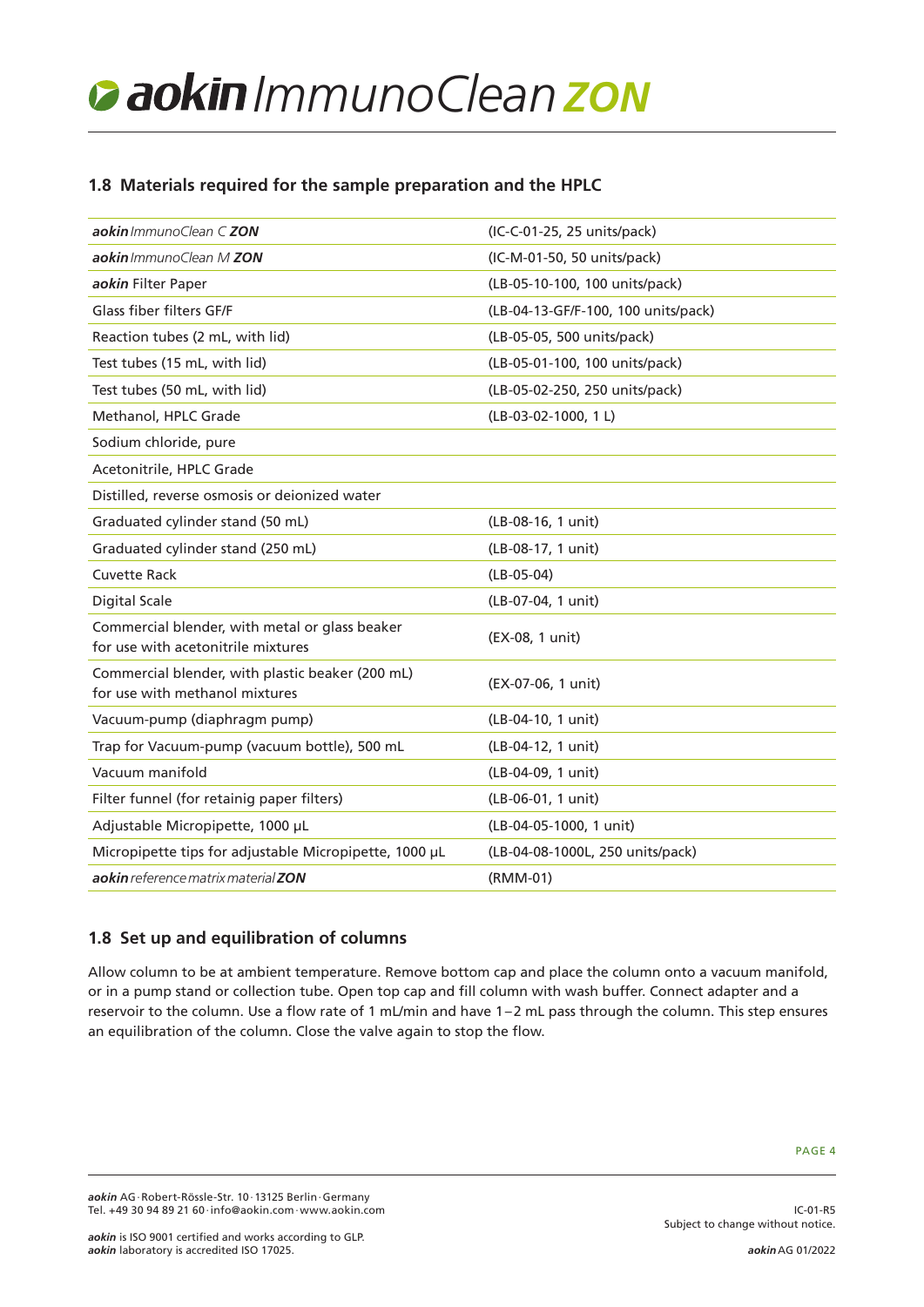# *ImmunoCleanZON*

# **2 Points of critical importance for reproducibility and recovery**

# **2.1 Representative sampling**

A representative sample is essential for accurate and reliable results. Samples should be collected and ground before taking a subsample. Contamination of mycotoxin may differ significantly within a single batch and from kernel to kernel.

## **2.2 Sample preparation**

Different procedures require different reagents. Please make sure that your protocol consists of the following points:

- Adjust to neutral pH.
- Remove all precipitation by glassfiber filtration using a 1.7 µm mesh size.
- Equilibrate column to room temperature, best by rinsing with wash buffer.
- Load column with flow rate of 1 mL/min.
- Wash column with wash buffer.
- Dry column by vacuum or air pressure.
- Apply 1 mL methanol. Incubate for 3 minutes by stopping flow. Apply 2 mL methanol.
- Elute by vacuum or air pressure at 1 mL/minute or by back flushing with a syringe.
- Quantify the concentration by comparing the sample peak height or area to the standard.

*aokinImmunoCleanZON* columns have been optimized for quantitative measurement of zearalenone in wheat and corn. Test methods vary in the amount of sample passed through the affinity column resulting in different limits of detection.

#### **General recommendation:**

- Perform test from beginning to end without interruptions.
- Load sample on column immediately after dilution.
- Avoid contact of any test reagents or solutions (such as acetonitrile, methanol or column eluate) with rubber or soft flexible plastic. These materials may leach chemicals into the sample.
- Maintain a slow and steady flow rate through the column during sample loading.
- Elute the column slowly, do an incubation step.

### **Example Procedures:**

### **A1 Standard procedure**

#### **Sample extraction:**

- Place 50 g ground sample with 5 g salt (NaCl) into blender jar.
- Add to jar Methanol/PBS (80:20 v/v) or alternatively Methanol/Water
- Cover jar and blend at high speed for at least 3.5 minutes.
- Remove cover and pour extract into fluted filter paper. Collect filtrate in a clean vessel.

#### PAGE 5

IC-01-R5

*aokin* AG·Robert-Rössle-Str. 10·13125 Berlin·Germany Tel. +49 30 94 89 21 60·info@aokin.com·www.aokin.com

Subject to change without notice.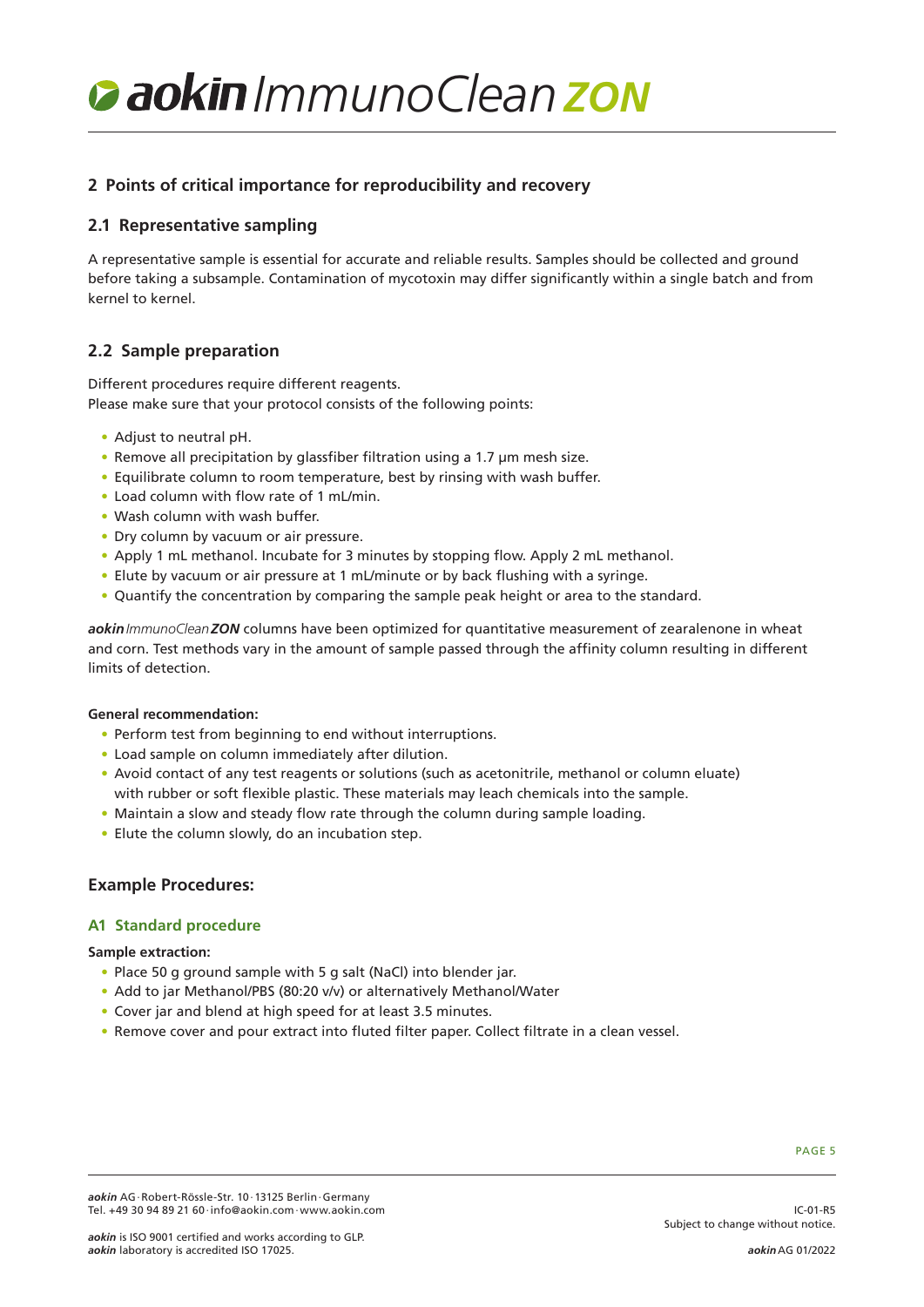# *ImmunoCleanZON*

#### **Dilution:**

- Transfer 5 mL filtered extract into another clean vessel.
- Dilute extract 1:7 v/v by adding 30 mL of PBS. Precipitation takes place.
- Check pH to be neutral, if required neutralize by adding small amounts of HCl or NaOH.
- Filter diluted extract through 1.7 µm glass microfibre filter into a clean vessel.

#### **Setup column:**

- Connect *aokinICAdapter* and a 50 mL syringe barrel (best flow when bubble free).
- Place on vacuum manifold or pump stand.
- Flush with 2 mL wash buffer to ensure equilibration.

#### **Column chromatography:**

- Pass 15 mL filtered diluted extract completely through column at a rate of about 1 drops/second until air comes through column.
- Pass 15 mL of wash buffer through the column at a rate of about 2 drops/second.

#### **Dry column with air flow:**

- Place new collection tube under column.
- Add 1 mL methanol.
- Incubate for 3 minutes by stopping flow.
- Pass additional 2 mL methanol through *aokinImmunoClean* at a rate of 1 drop/second.
- Apply air flow to collect all liquid out of the column.
- Add destilled water to eluate.
- Inject 20 to 100 µL into HPLC.

#### **Alternative procedures in the literature:**

Trucksess et al., *Journal of AOAC International*, 2011, 94 (2), 589–595. Campbell et al., *Journal of AOAC International*, 2007, 90 (6) 1610–1622. Arranz et al., *Journal of AOAC International*, 2007, 90 (6), 1598–1609. MacDonald et al., *Journal of AOAC International*, 2005, 88 (6), 1733–1740. Lombaert et al., *Food additives and Contaminants*, 2003, 20 (5) 494–504. Llorens et al., *Food additives and Contaminants*, 2002, 19 (3), 272–281. Kruger et al., *Journal of AOAC International*, 1999, 82 ( 6) , 1364–1368. Visconti et al., *Journal of Chromatography A*, 1998, 815, 133–140.

### **B Setup column**

- Connect *aokinICAdapter* and a 20 mL syringe barrel (best flow when bubble free).
- Place on vacuum manifold or pump stand.
- Flush with 2 mL wash buffer.

### **C Recovery**

- Recovery of > 80% tested in PBS/Methanol (90:10 v/v)
- Exact results are found in the attached data sheet.
- Test the recovery of *aokinImmunoClean* columns with your protocol and HPLC technique, and use a correction factor as determined.

IC-01-R5

*aokin* AG·Robert-Rössle-Str. 10·13125 Berlin·Germany Tel. +49 30 94 89 21 60·info@aokin.com·www.aokin.com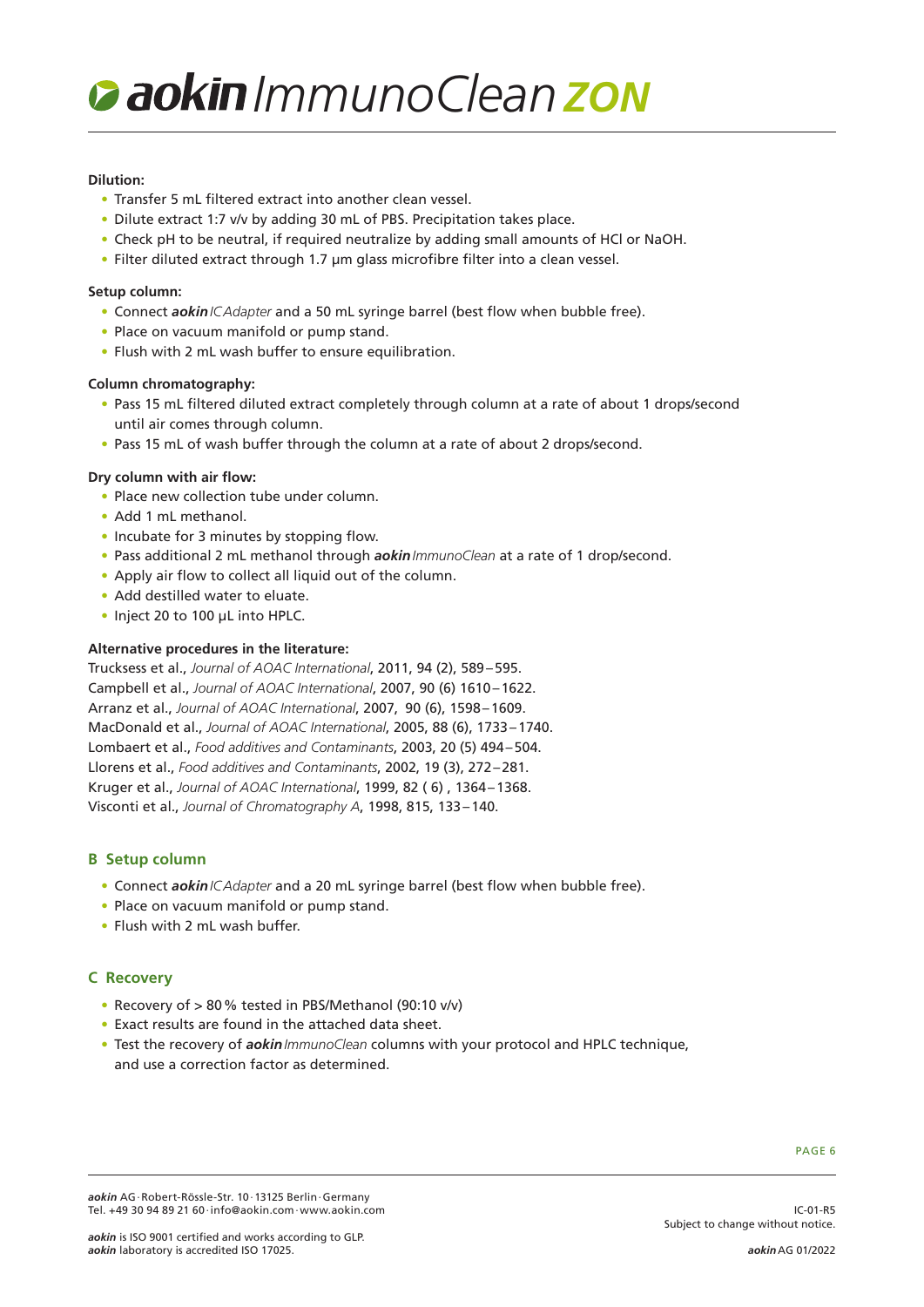

#### **D HPLC setup**

#### **Example 1:**

- Column: reverse phase C18, 4.6 × 75 mm (3 µm)
- Mobile phase: Acetonitrile/Water (10:90 v/v) degassed, isocratic
- Flow rate: 0.6 mL/min
- Injection volume: 50 µL
- Lamp: deuterium or mercury lamp
- Detection: 218 nm
- Sample loop: 200 µL
- Retention time: 5–6 minutes

#### **Example 2:**

- Column: reverse phase C18, 3.9 × 300 mm (4 µm) (Waters part #WAT011695)
- Mobile phase: Acetonitrile/Water (10:90 v/v) degassed, isocratic
- Flow rate: 0.6 mL/min.
- Injection volume: 50 µL
- Lamp: deuterium or mercury lamp
- Detection: 218 nm
- Sample loop: 200 µL
- Retention time: 10–11 minutes

#### **Example 3:**

- Column: reverse phase Synergi 4 µm, Hydro-RP, 250 × 4.6 mm, with precolumn, Phenomenex Co.
- Column temperature: 30 °C
- Mobile phase: Acetonitrile/Water (10:90 v/v) degassed, isocratic
- Flow rate: 1.2 mL/min.
- Injection volume: 70 µL
- Detection: 220 nm, Diode array detector
- Retention time: 5.6–5.8 minutes

**There are a number of equally suitable components that can be used for these examples.**

IC-01-R5

Subject to change without notice.